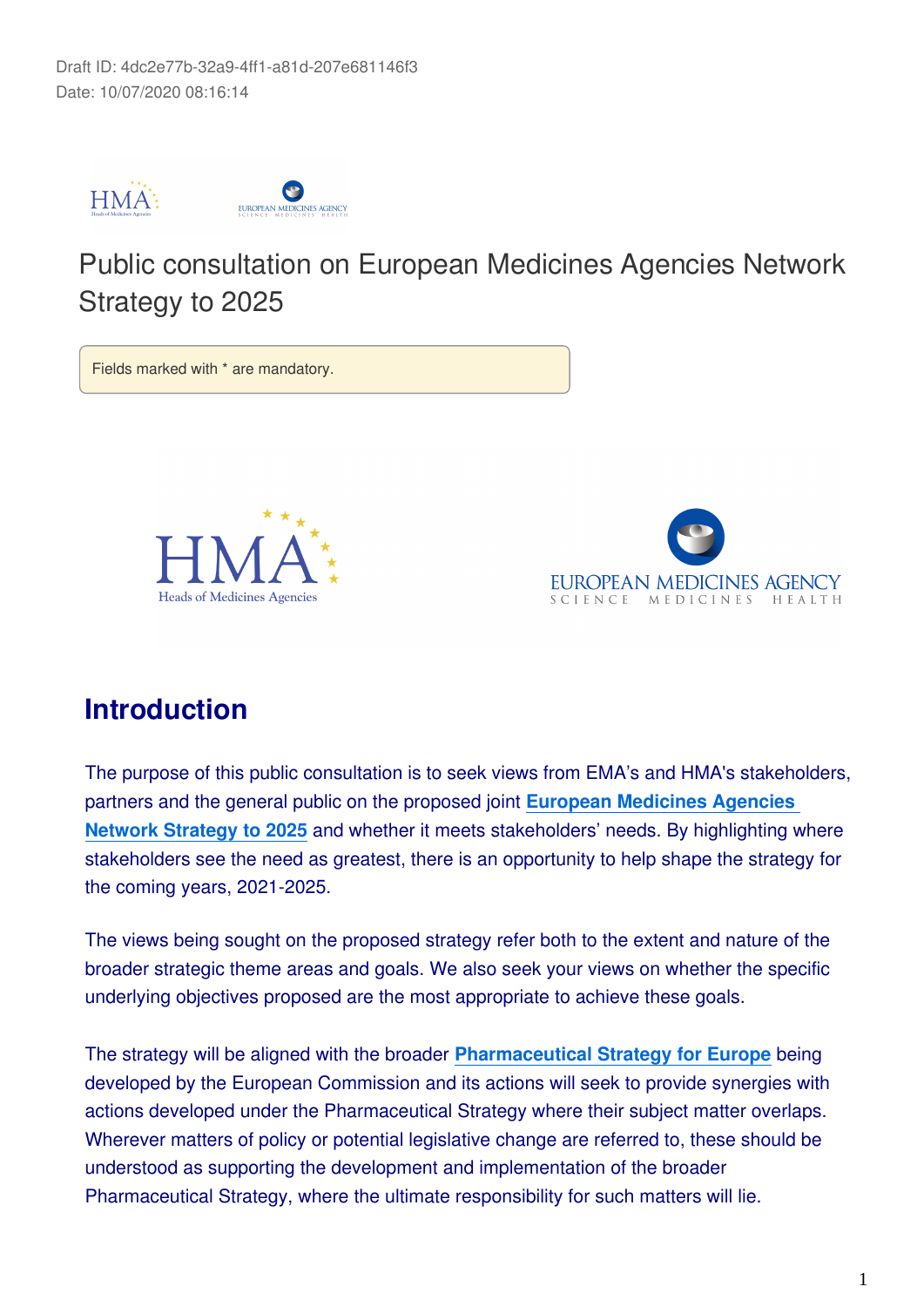The questionnaire has been launched on 6 July 2020, to enable stakeholder feedback to be collected on the draft network strategy and will remain open throughout the consultation period until **4 September 2020**. In case of any queries, please contact: EMRN2025strategy@e ma.europa.eu.

# **Completing the questionnaire**

This questionnaire should be completed once you have read **[the draft joint strategy](https://www.ema.europa.eu/en/documents/other/european-medicines-agencies-network-strategy-2025-protecting-public-health-time-rapid-change_en.pdf)  [document](https://www.ema.europa.eu/en/documents/other/european-medicines-agencies-network-strategy-2025-protecting-public-health-time-rapid-change_en.pdf)**. The survey is divided into a general section on the whole document and then focuses on each strategic theme area. You are invited to complete the sections which are most relevant to your areas of interest.

We thank you for taking the time to provide your input; your responses will help to shape and prioritise the future objectives of the European Medicines Agencies Network.

# **Data Protection**

By participating in this survey, your submission will be assessed by EMA and HMA. EMA collects and stores your personal data for the purpose of this survey. Requests for contributions to be published in an anonymised form, can be sent to the data controller (S-DataController@ema.europa.eu).

#### Name **\***

Paul De Raeve

Email **\***

efn@efn.be

# **Stakeholder Information**

### **Question 1: What stakeholder, partner or group do you represent: \***

- $\circ$  Individual member of the public
- <sup>©</sup> Patient or Consumer Organisation
- <sup>O</sup> Healthcare professional organisation
- **Example Society**
- Farming and animal owner organisation
- Academic researcher
- Healthcare professional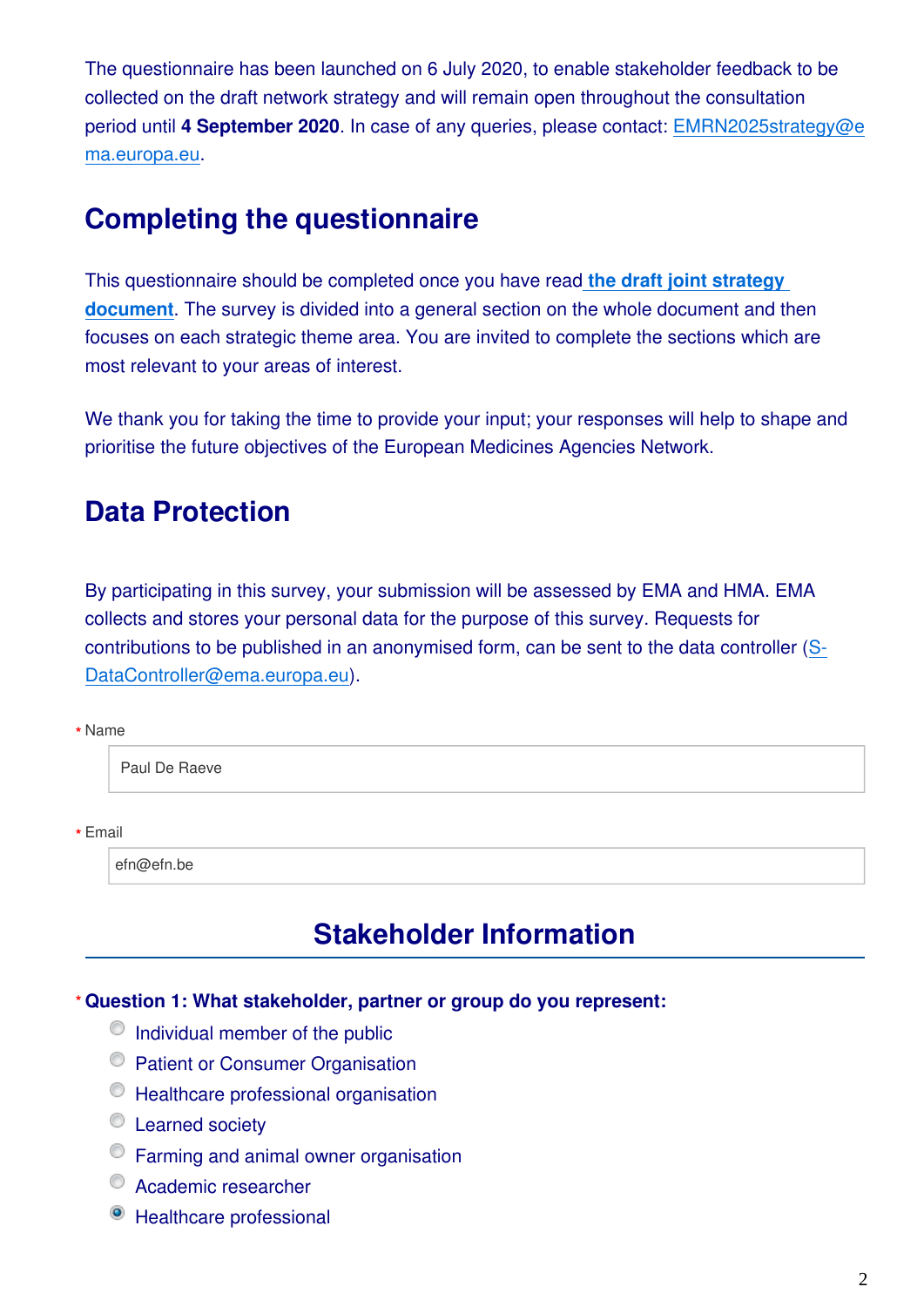- Veterinarian
- European research infrastructure
- <sup>©</sup> Research funder
- Other scientific organisation
- EU Regulatory partner / EU Institution
- $\circledcirc$  Health technology assessment body
- <sup>©</sup> Paver
- Pharmaceutical industry
- Non-EU regulator / Non-EU regulatory body
- <sup>O</sup> Other

#### *Name of organisation (if applicable):* **\***

If not applicable, please insert "n/a"

European Federation of Nurses Associations - EFN

# **Overall strategy**

#### **Question 2: Please indicate which area is relevant to your area of interest? \***

Please select one or both options, as applicable

- $\nabla$  Human
- **Veterinary**

### **Question 3: Having read the proposed strategy, how would you rate it in general terms?**

*Answer the following question on a scale of 1-5, where 5 indicates highly satisfied and 1 highly dissatisfied*

|                                                                      | 1. Highly<br><b>Dissatisfied</b> | 2.<br><b>Dissatisfied</b> | 3.<br><b>Neutral</b> | 4.<br>Satisfied | 5.<br>Highly<br>satisfied |
|----------------------------------------------------------------------|----------------------------------|---------------------------|----------------------|-----------------|---------------------------|
| * What are your overall impressions of<br>the EMAN Strategy to 2025? |                                  | Œ                         |                      | ۰               |                           |

#### **Question 4: Are there any significant elements missing in this strategy? \***

*Please note that the strategy aims to focus on major areas of interest for the next five years and it is not intended to cover all activities undertaken by the Network.*

<sup>O</sup> Yes

© No

#### **If yes, please provide further details.**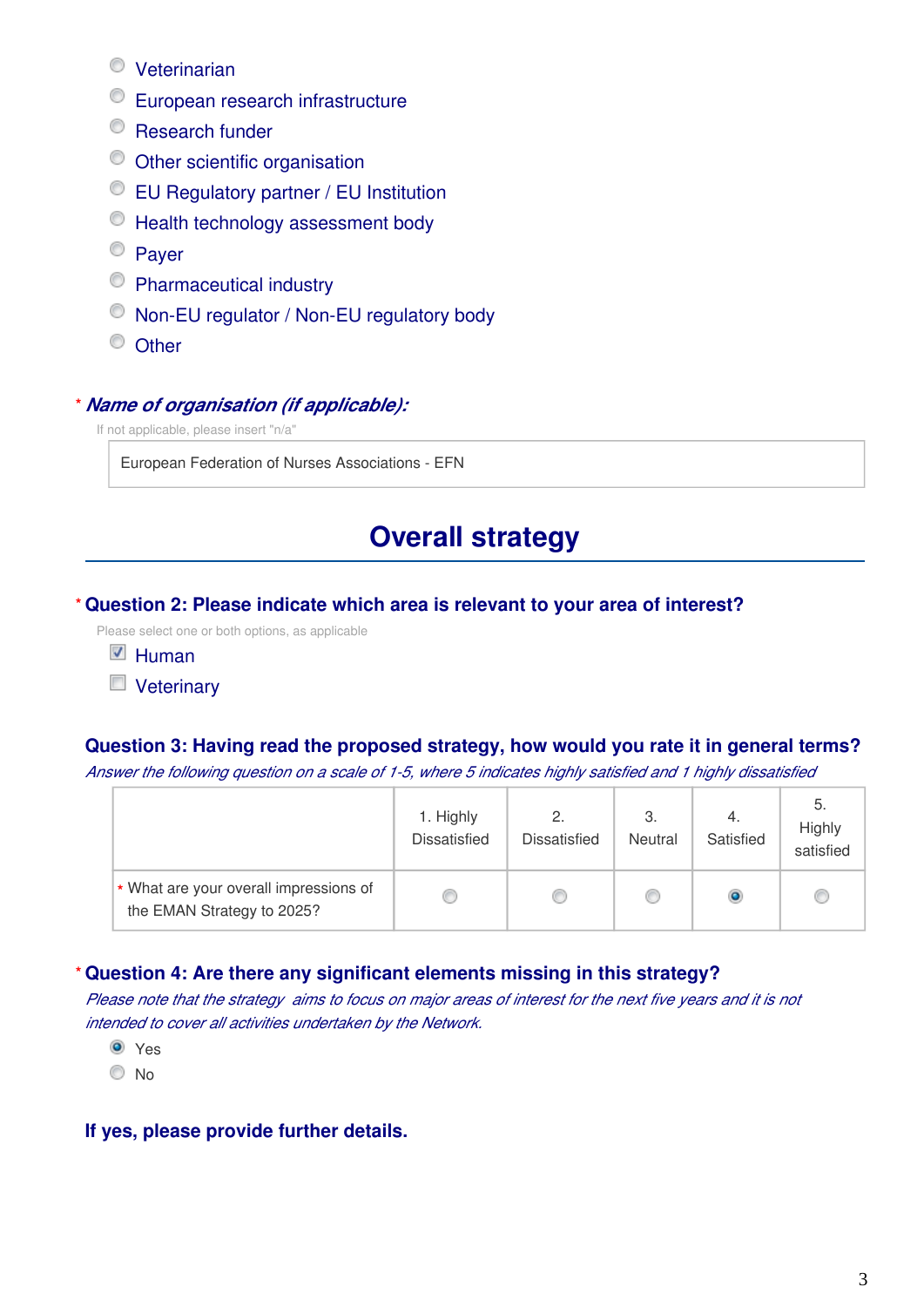- To strengthen the importance of frontline healthcare nurses to be able to prescribe medicines in all EU countries

- A focus to fight antimicrobial resistance

-A focus on vaccination and prevention, linking it to the nursing workforce and other healthcare professions

# **Question 5: The following is to allow more detailed feedback on prioritisation of the joint EMA/HMA goals for each strategic theme, which will also help shape the future application of resources. Your further input is therefore highly appreciated. Please choose for each row the option which most closely reflects your opinion. For areas outside your interest or experience, please leave blank.**

*Should you wish to comment on any of the goals and their underlying objectives, there is an option to do so.*

|                                                                                                                                                                                                                                                                                                                                                                                                                                                                                                                                                                                                                         | <b>Very</b><br>important | Important | Moderately<br>important | Less<br>important | <b>Not</b><br>important |
|-------------------------------------------------------------------------------------------------------------------------------------------------------------------------------------------------------------------------------------------------------------------------------------------------------------------------------------------------------------------------------------------------------------------------------------------------------------------------------------------------------------------------------------------------------------------------------------------------------------------------|--------------------------|-----------|-------------------------|-------------------|-------------------------|
| 1) Strengthen the<br>availability of medicines<br>to protect the health of<br>European citizens, via:<br>efficient and targeted<br>regulatory measures,<br>made possible through<br>an in-depth<br>understanding the root<br>causes of unavailability<br>of patented and off-<br>patent products;<br>identification of possible<br>challenges in<br>implementing<br>legislation, removal of<br>national barriers,<br>increased coordination<br>of the EMRN, sharing<br>and implementation of<br>best practices including<br>stakeholders and<br>increased transparency<br>are the essential steps<br>towards this goal. |                          |           |                         |                   |                         |

#### **Strategic Theme area 1: Availability and accessibility of medicines**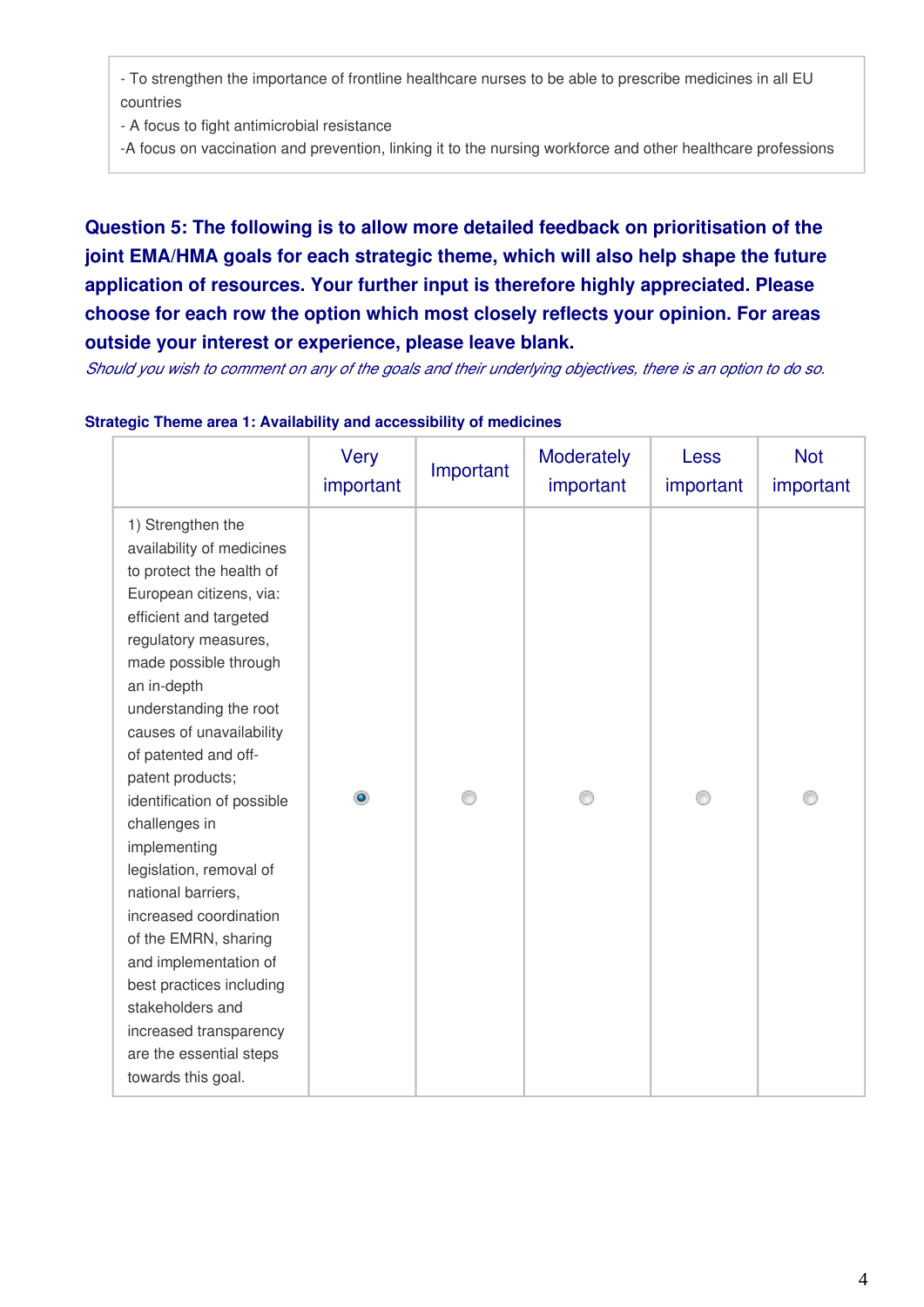### **Strategic Theme area 2: Data analytics, digital tools and digital transformation**

|                                                                                                                                                              | Very<br>important | Important | <b>Moderately</b><br>important | <b>Less</b><br>important | <b>Not</b><br>important |
|--------------------------------------------------------------------------------------------------------------------------------------------------------------|-------------------|-----------|--------------------------------|--------------------------|-------------------------|
| 1) Enable access to<br>and analysis of routine<br>healthcare data and<br>promote<br>standardisation of<br>targeted data                                      | $\bullet$         |           |                                |                          |                         |
| 2) Build sustainable<br>capability and capacity<br>within the Network<br>including statistics,<br>epidemiology, real<br>world data and<br>advanced analytics |                   | ۰         |                                |                          |                         |
| 3) Promote dynamic<br>regulation and policy<br>learning in current<br>regulatory framework                                                                   |                   |           |                                |                          |                         |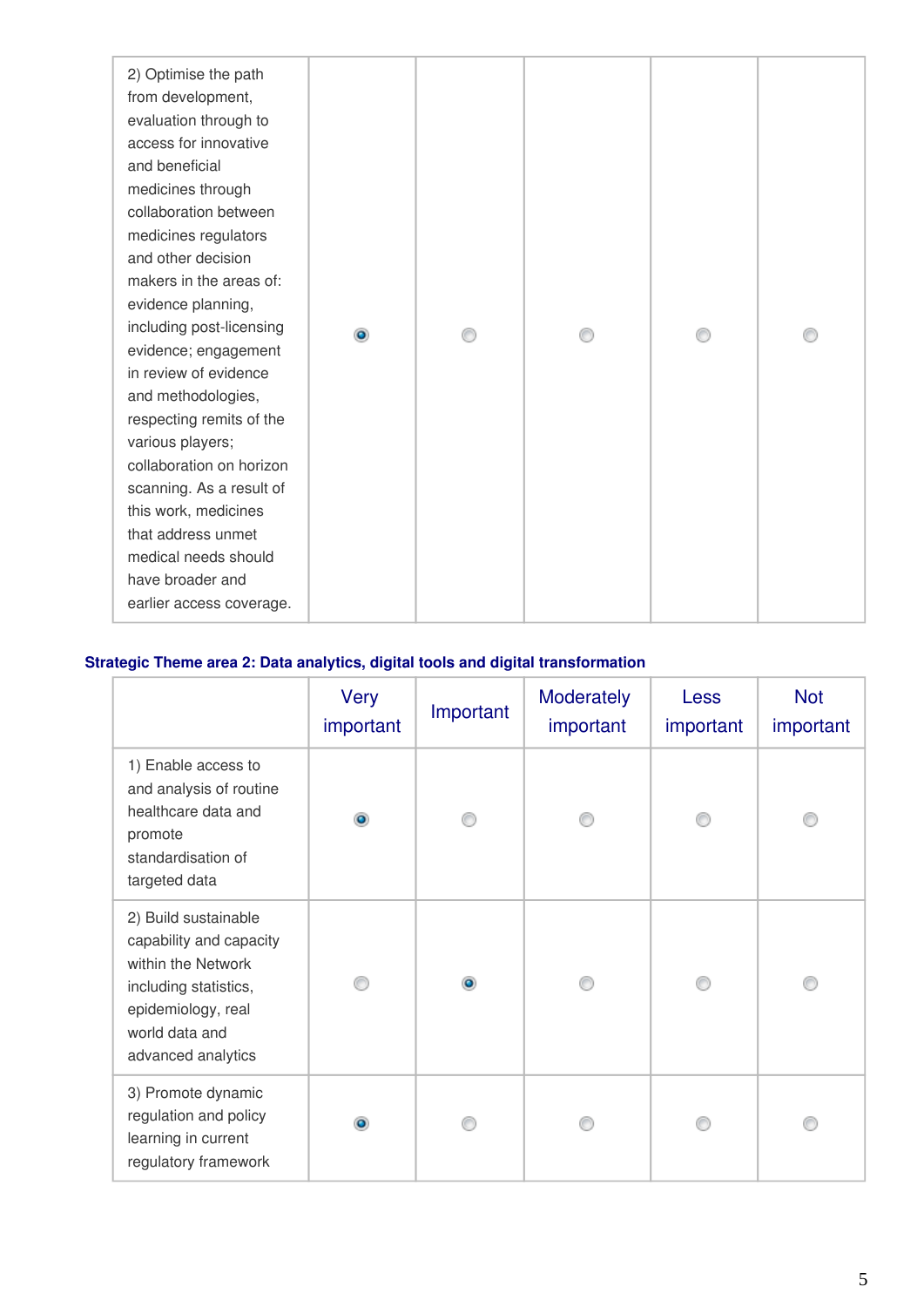| 4) Ensure that data<br>security and ethical<br>considerations are<br>embedded in the<br>governance of data<br>within the Network                       | $\circledcirc$ |  | € |  |
|--------------------------------------------------------------------------------------------------------------------------------------------------------|----------------|--|---|--|
| 5) Map the use and<br>needs of data analytics<br>for veterinary medicines<br>and support a<br>streamlined approach<br>across borders within<br>the EEA | €              |  | € |  |

### **Strategic Theme area 3: Innovation**

|                                                                                                                                                                                                                                                                                   | Very<br>important | Important | Moderately<br>important | Less<br>important | <b>Not</b><br>important |
|-----------------------------------------------------------------------------------------------------------------------------------------------------------------------------------------------------------------------------------------------------------------------------------|-------------------|-----------|-------------------------|-------------------|-------------------------|
| 1) Catalyse the<br>integration of science<br>and technology in<br>medicines development<br>and ensure that the<br>network has sufficient<br>competences to support<br>innovators in various<br>phases of medicines<br>development.                                                |                   | ۰         |                         |                   |                         |
| 2) Foster collaborative<br>evidence generation -<br>improving the scientific<br>quality of evaluations<br>and ensuring<br>generation of evidence<br>useful to all actors in<br>the lifecycle of<br>medicines, including<br>HTAs, and pricing and<br>reimbursement<br>authorities. |                   | ۰         |                         |                   |                         |
| 3) Enable and leverage<br>research and innovation<br>in regulatory science                                                                                                                                                                                                        |                   | $\bullet$ |                         |                   |                         |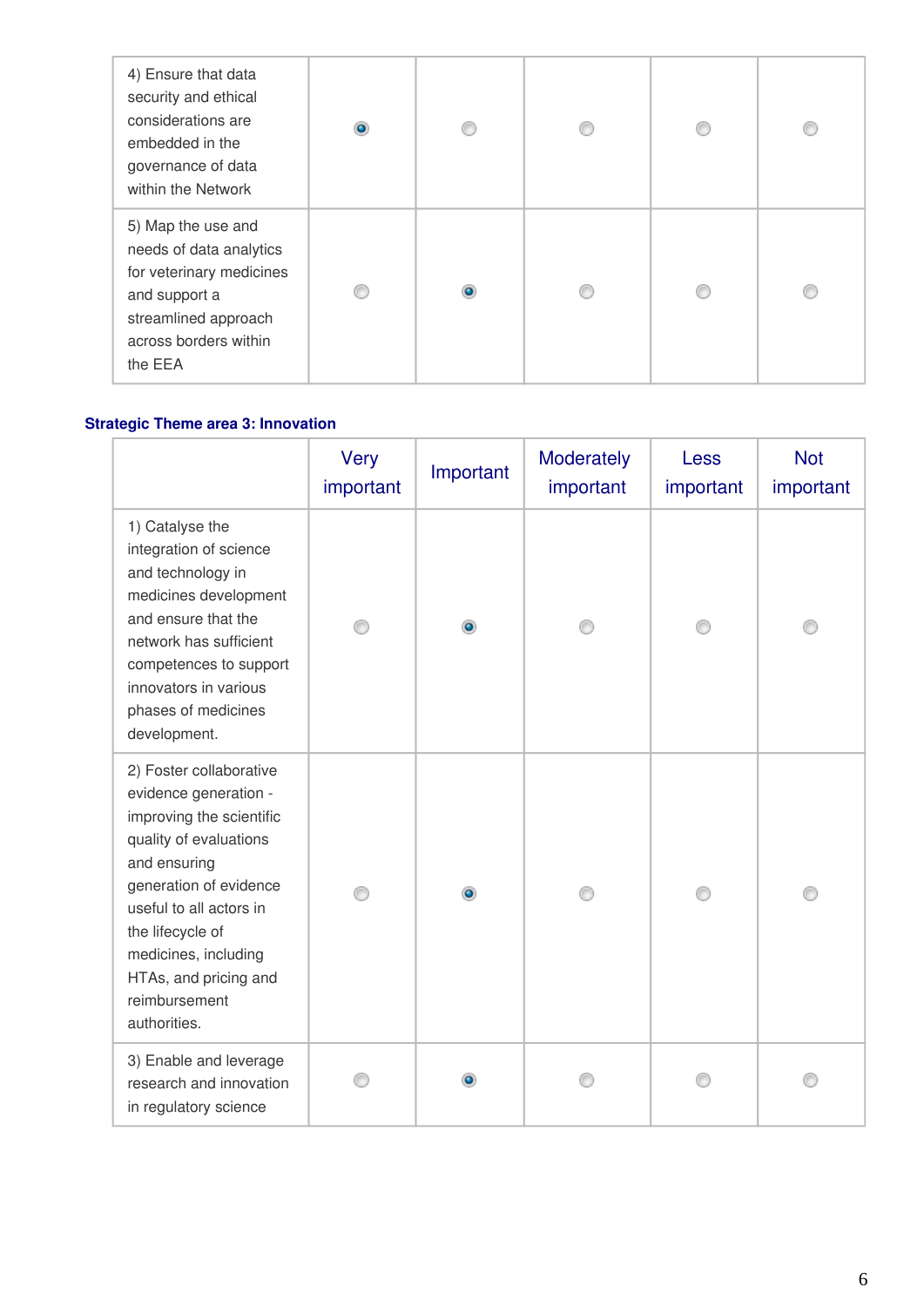## **Strategic Theme area 4: Antimicrobial resistance and other emerging health threats**

|                                                                                                                                                                                                                                                                                                    | Very<br>important | Important | Moderately<br>important | Less<br>important | <b>Not</b><br>important |
|----------------------------------------------------------------------------------------------------------------------------------------------------------------------------------------------------------------------------------------------------------------------------------------------------|-------------------|-----------|-------------------------|-------------------|-------------------------|
| 1) Provide high quality<br>information on<br>antimicrobial<br>consumption and<br>surveillance data on<br>antimicrobial resistance<br>in animals and humans<br>in support of policy<br>development.                                                                                                 | ۰                 |           |                         |                   |                         |
| 2) Contribute to<br>responsible use of<br>antibacterial agents and<br>effective regulatory<br>antimicrobial<br>stewardship in human<br>and veterinary sectors<br>by putting in place<br>strategies to improve<br>their use by patients,<br>healthcare<br>professionals and<br>national authorities |                   |           |                         |                   |                         |
| 3) Ensure regulatory<br>tools are available that<br>guarantee therapeutic<br>options (with a focus on<br>veterinary medicines)<br>while minimising impact<br>of antimicrobial<br>resistance on public<br>health and the<br>environment                                                             |                   |           |                         |                   |                         |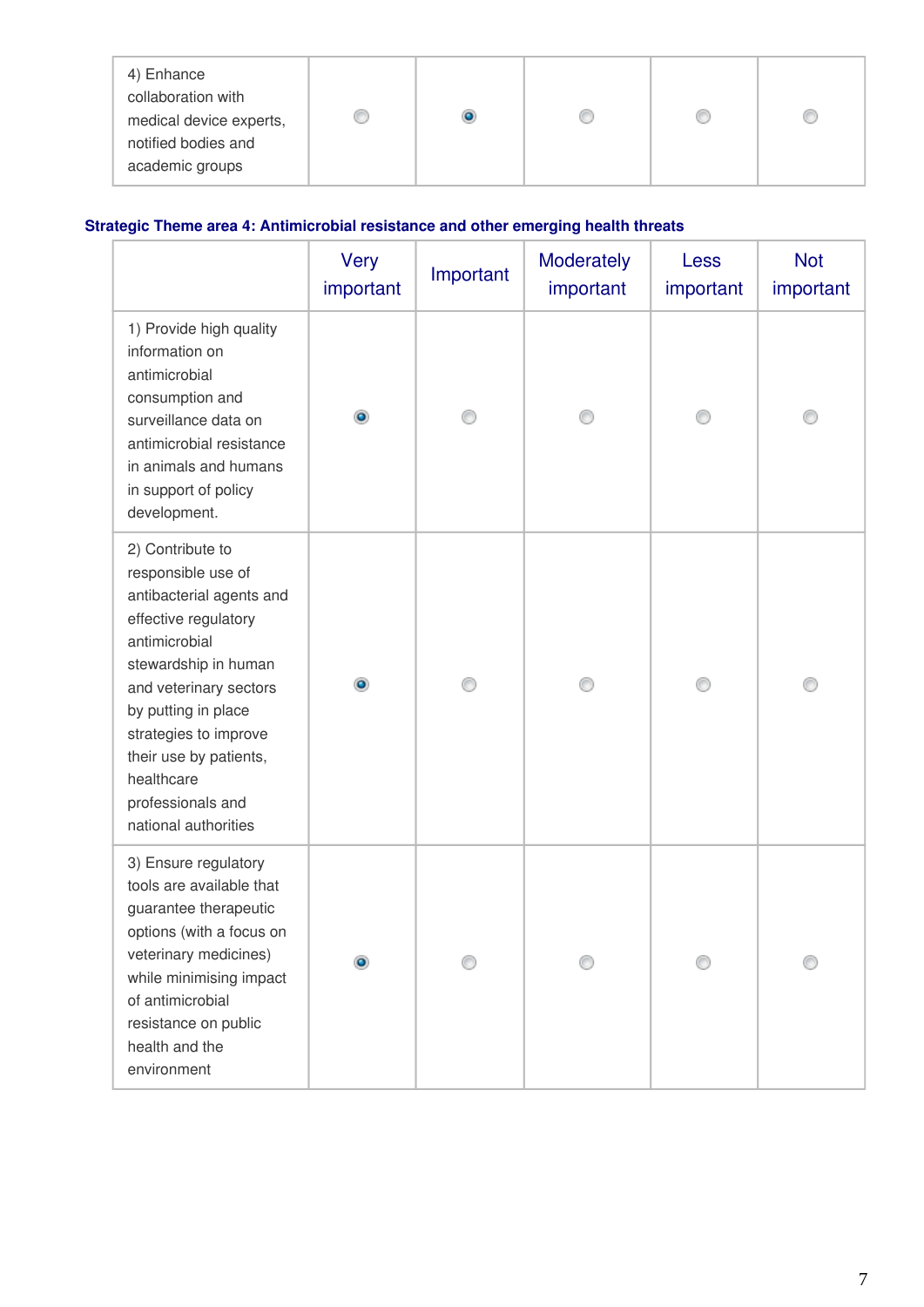| 4) Define pull incentives<br>for new and old<br>antibacterial agents,<br>including investigating<br>support for new<br>business models and<br>not-for-profit<br>development                                                                      | ۵         |  |  |
|--------------------------------------------------------------------------------------------------------------------------------------------------------------------------------------------------------------------------------------------------|-----------|--|--|
| 5) Foster dialogue with<br>developers of new<br>antibacterial agents and<br>alternatives to<br>traditional<br>antimicrobials, to<br>streamline their<br>development and<br>provide adequate<br>guidance in both human<br>and veterinary medicine | $\bullet$ |  |  |
| 6) Improve regulatory<br>preparedness for<br>emerging health threats                                                                                                                                                                             |           |  |  |

## **Strategic Theme area 5: Supply chain challenges**

|                                                                                                                                                                                                                   | Very<br>important | Important | <b>Moderately</b><br>important | <b>Less</b><br>important | <b>Not</b><br>important |
|-------------------------------------------------------------------------------------------------------------------------------------------------------------------------------------------------------------------|-------------------|-----------|--------------------------------|--------------------------|-------------------------|
| 1) Enhance traceability,<br>oversight and security<br>in the human/veterinary<br>medicine supply chain<br>from manufacturing to<br>importation and final<br>use of active<br>pharmaceutical<br>ingredients (APIs) | $\bullet$         |           |                                |                          |                         |
| 2) Enhance inspector<br>capacity building at EU<br>and international level<br>to address the problem<br>of APIs, new<br>technologies and<br>continuous<br>manufacturing                                           | ۰                 |           |                                |                          |                         |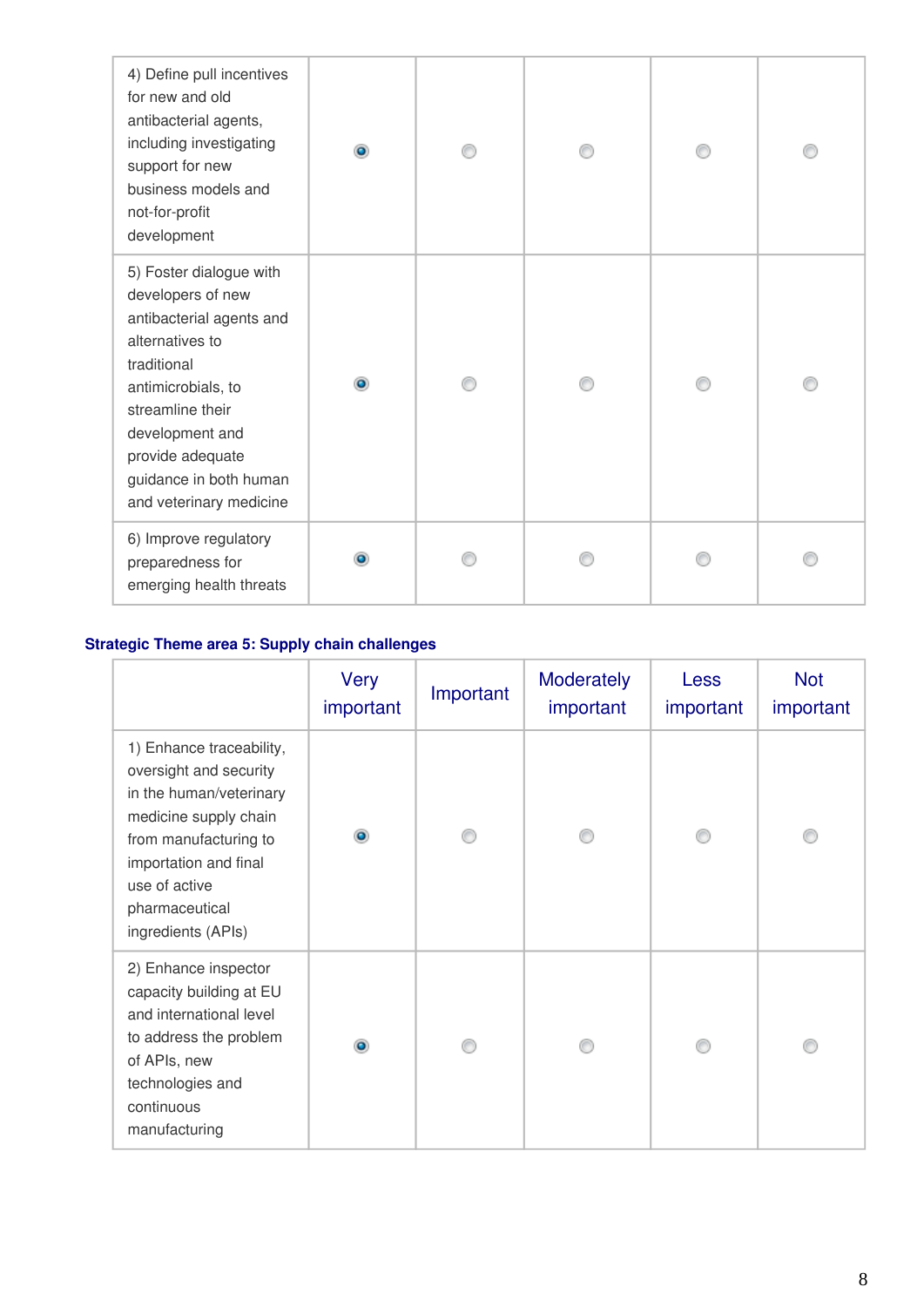| 3) Reinforce the<br>responsibility for<br>product quality by<br>harmonising and<br>reinforcing guidance to<br>facilitate a coherent<br>approach to the<br>standards by regulators<br>and industries                                                |   |   |  |  |
|----------------------------------------------------------------------------------------------------------------------------------------------------------------------------------------------------------------------------------------------------|---|---|--|--|
| 4) Encourage supply<br>chain resilience and<br>review long-term risks<br>resulting from<br>dependency on limited<br>number of<br>manufacturers and<br>sites, to ensure<br>continuity of supply and<br>availability of medicinal<br>products.       | ∩ | ۰ |  |  |
| 5) Analyse the possible<br>implications of new<br>manufacturing<br>technologies in order to<br>regulate the new supply<br>chains needed to<br>manufacture and<br>distribute new types of<br>medicinal products for<br>human and veterinary<br>use. |   |   |  |  |

### **Strategic Theme area 6: Sustainability of the Network and operational excellence**

|                                                                                                  | Very<br>important | Important | <b>Moderately</b><br>important | <b>Less</b><br>important | <b>Not</b><br>important |
|--------------------------------------------------------------------------------------------------|-------------------|-----------|--------------------------------|--------------------------|-------------------------|
| 1) Reinforce scientific<br>and regulatory capacity<br>and capability of the<br>network           |                   | ۰         |                                |                          |                         |
| 2) Strive for operational<br>excellence, building on<br>the work done in the<br>current strategy |                   | ۰         |                                |                          |                         |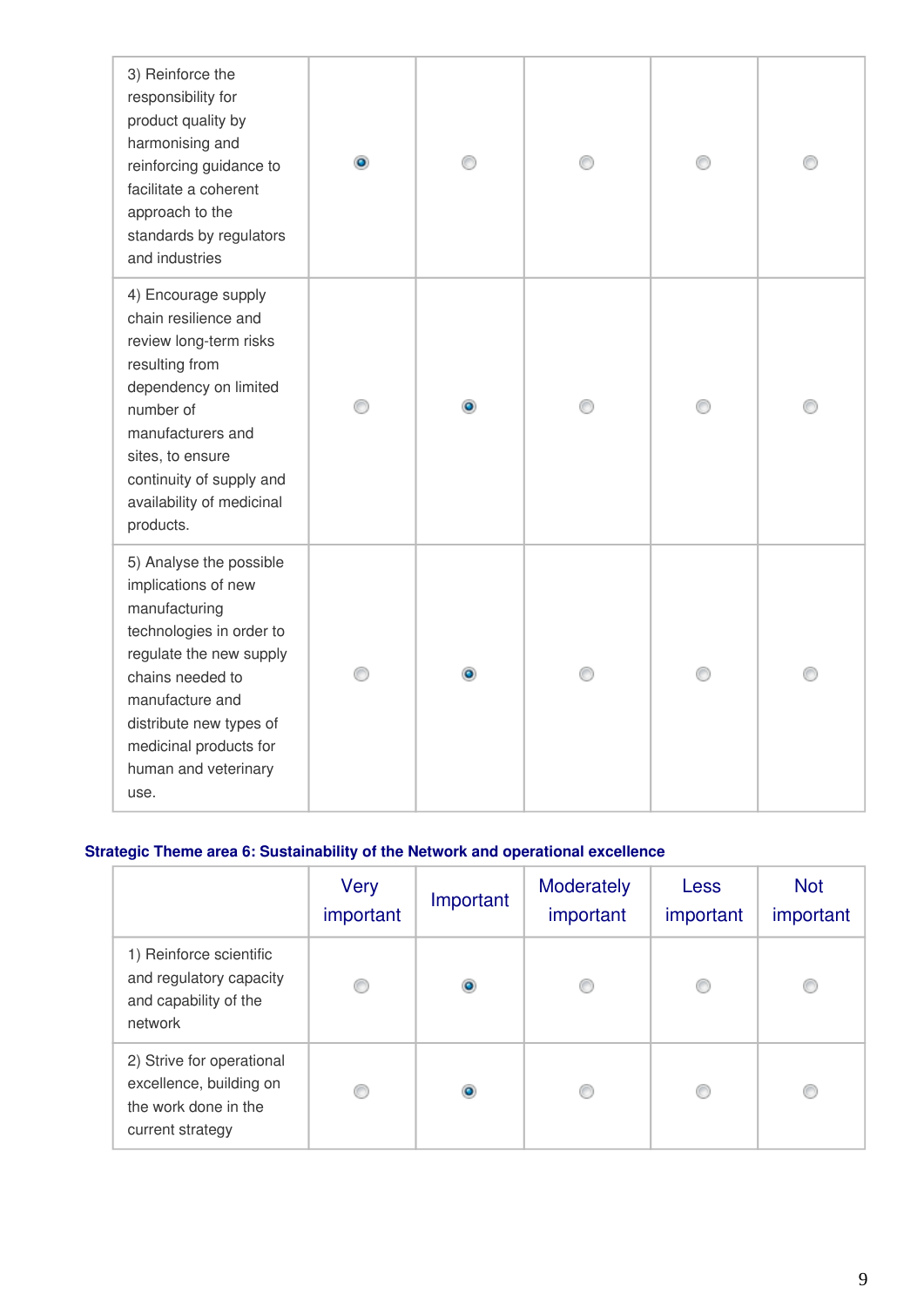| 3) Achieve a<br>sustainable financial<br>and governance model<br>for the network                     | $\circledcirc$ |  | C |  |
|------------------------------------------------------------------------------------------------------|----------------|--|---|--|
| 4) Develop a digital<br>strategy to drive digital<br>business transformation                         | $\bullet$      |  | € |  |
| 5) Enable quick,<br>consistent and<br>adequate response to<br>public and animal<br>health challenges | ٥              |  | œ |  |

# **Strategic focus areas**

### **Please indicate which Strategic Theme area(s) you would like provide input \***

Please select as many choices as applicable.

- $\triangledown$  1. Availability and accessibility of medicines
- $\triangledown$  2. Data analytics, digital tools and digital transformation
- 3. Innovation
- $\blacksquare$  4. Antimicrobial resistance and other emerging health threats
- $\Box$  5. Supply chain challenges
- 6. Sustainability of the Network and operational excellence

## **Strategic Theme area 1: Availability and accessibility of medicines**

#### **Question 6: Do the objectives adequately address the challenges ahead?**



#### Comments on objectives of the strategic theme area:

Other than the accessibility of medicines, the strategy should address the role of general care nursing prescribing medicines.

## **Question 7: Are there any other challenges that should be addressed by the EMA/HMA network in this area?**

Yes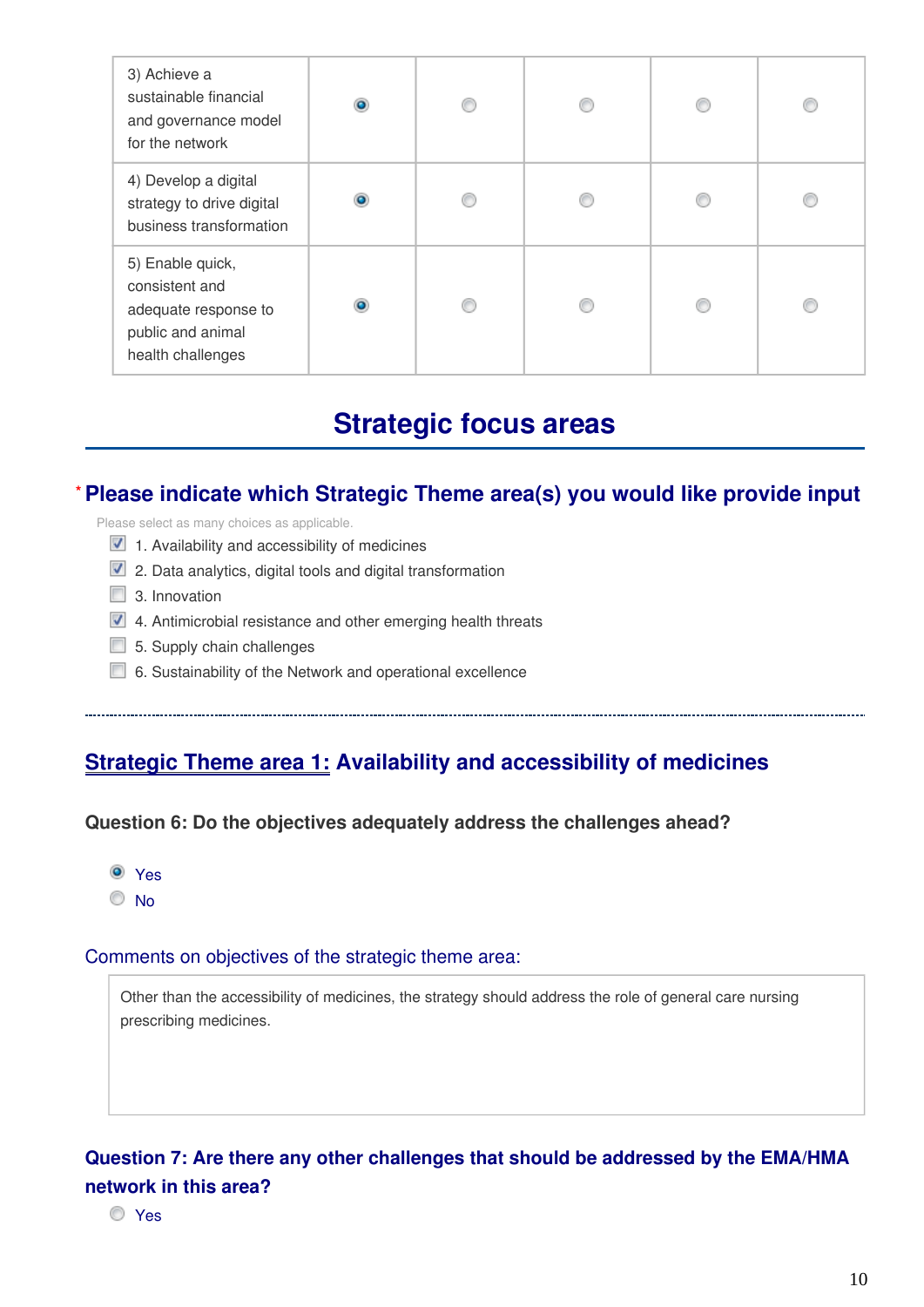```
\odot No
```
**Question 8: Are you undertaking concrete actions in this field that could support or complement EMA/HMA network activities?**

O Yes  $\odot$  No

**Question 9: Are there any other ongoing or planned initiatives that should be considered for this proposed strategic theme area?**

O Yes

 $\odot$  No

# **Strategic Theme area 2: Data analytics, digital tools and digital transformation**

**Question 6: Do the objectives adequately address the challenges ahead?**

Yes

<sup>O</sup>No

### Comments on objectives of the strategic theme area:

The digital transformation of healthcare, pharmaceuticals and medications plan will also have an effect on the future developments of Electronic Health Records - please see the two ongoing Horizon 2020 projects InteropEHRate (http://www.efnweb.be/?page\_id=10684) and Smart4Health (http://www.efnweb.be/? page id=10687).

## **Question 7: Are there any other challenges that should be addressed by the EMA/HMA network in this area?**

- Yes
- <sup>O</sup>No

### **Question 8: Are you undertaking concrete actions in this field that could support or complement EMA/HMA network activities?**

- Yes
- $\odot$  No

## **Question 9: Are there any other ongoing or planned initiatives that should be considered for this proposed strategic theme area?**

| ×<br>٧<br>× |
|-------------|
|             |

 $\odot$  No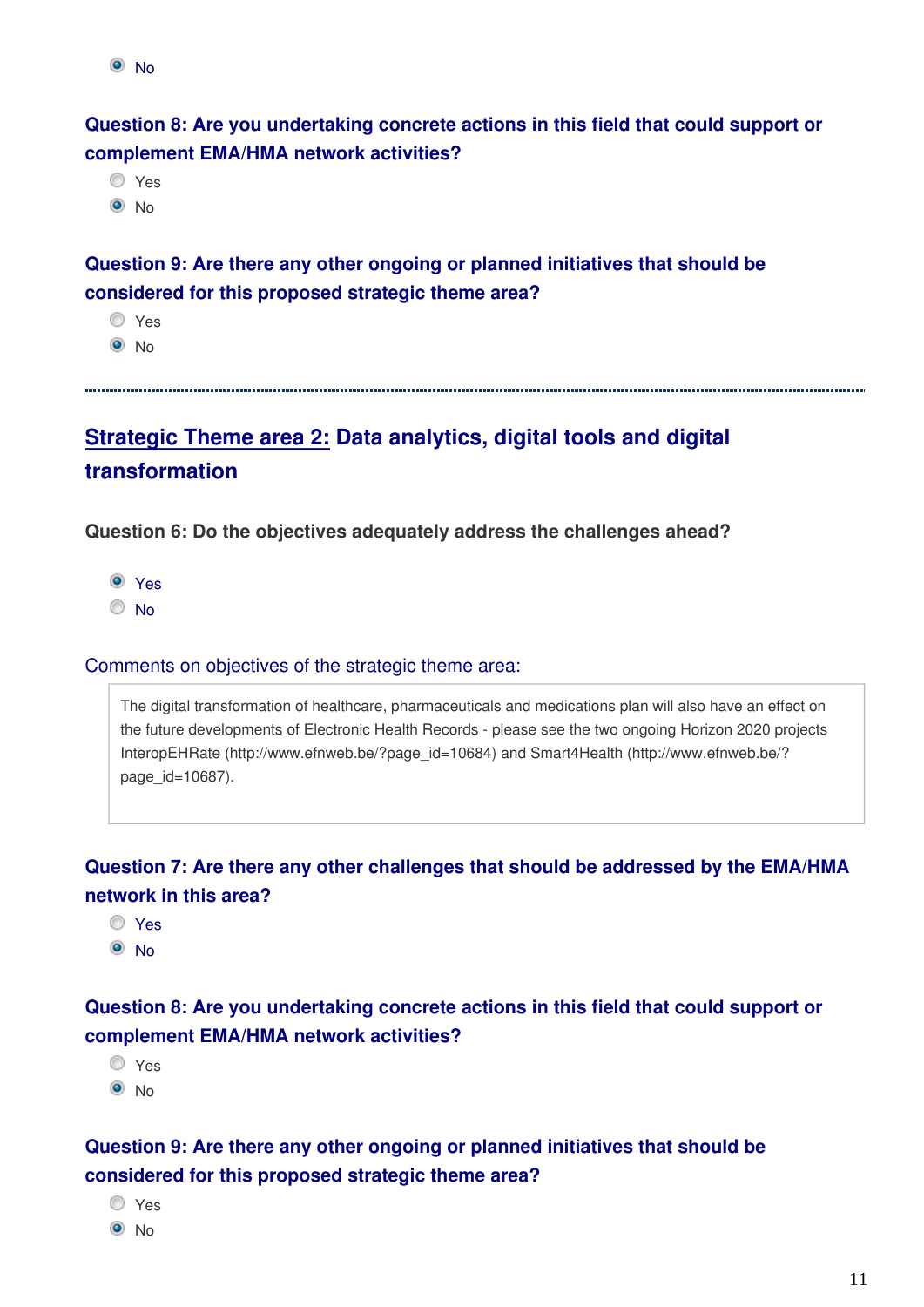# **Strategic Theme area 4: Antimicrobial resistance and other emerging health threats**

**Question 6: Do the objectives adequately address the challenges ahead?**

Yes

<sup>O</sup>No

Comments on objectives of the strategic theme area:

A greater emphasis on patient safety and general care nurses should be given. Particularly given that nurses are the most trusted healthcare professionals of all, and they are in a privileged position to combat AMR at the frontline of healthcare.

**Question 7: Are there any other challenges that should be addressed by the EMA/HMA network in this area?**

Yes

<sup>O</sup>No

**Question 8: Are you undertaking concrete actions in this field that could support or complement EMA/HMA network activities?**

Yes  $\odot$  No

**Question 9: Are there any other ongoing or planned initiatives that should be considered for this proposed strategic theme area?**

Yes  $\odot$  No

### **Any other comments**

*Please feel free to provide any other additional comments not provided in the previous questions*